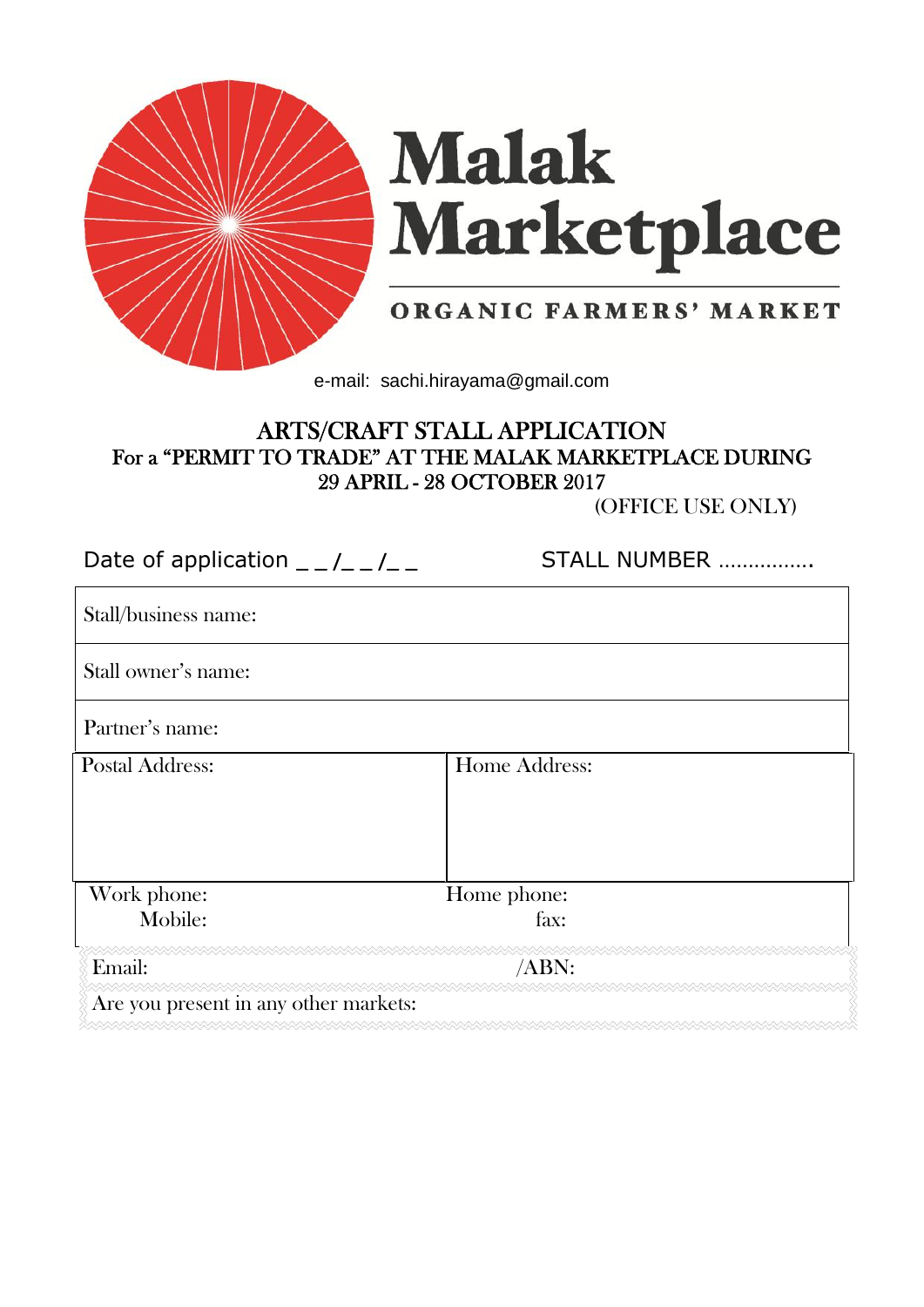## SITE FEES

#### **ART STALL**

# **Entrance**

#### **(yellow):**

| 3X3 | $10 + $10$ powerlead |
|-----|----------------------|
| 4X4 | $15 + $10$ powerlead |
| 6X4 | $25 + $10$ powerlead |

\$10 to hire table and chairs

Stallholders must comply with work safety regulations and bring their own lighting after sunset. We highly encourage you to use solar powered lights so you will not need to access a power outlet and be charged \$10.

Please list the vehicle registration(s) for owners and workers:

## **My goods are**:

| hand made by me $\Box$ (%) : hand made by others $\Box$ (%)                               |  |
|-------------------------------------------------------------------------------------------|--|
| Australian made $\Box$ ( $\%$ ) : imported $\Box$ ( $\%$ ) : factory made $\Box$ ( $\%$ ) |  |

## **MENU :** (PLEASE LIST IN DETAIL BELOW, *EVERY* PRODUCT WHICH YOU WANT TO SELL ON YOUR STALL)

| 1.  | 14. |
|-----|-----|
| 2.  | 15. |
| 3.  | 16. |
| 4.  | 17. |
| 5.  | 18. |
| 6.  | 19. |
| 7.  | 20. |
| 8.  | 21. |
| 9.  | 22. |
| 10. | 23. |
| 11. | 24. |
| 12. | 25. |
| 13. | 26. |

(If you run out of space you may attach an extra list or menu description)

The Market area is a designated **'Dog Free Area'** and **smoking is not allowed** near the food stalls or dining areas of the Market.

You will need to unpack your stall contents from your vehicle and move it away from the parking areas close to the Market.